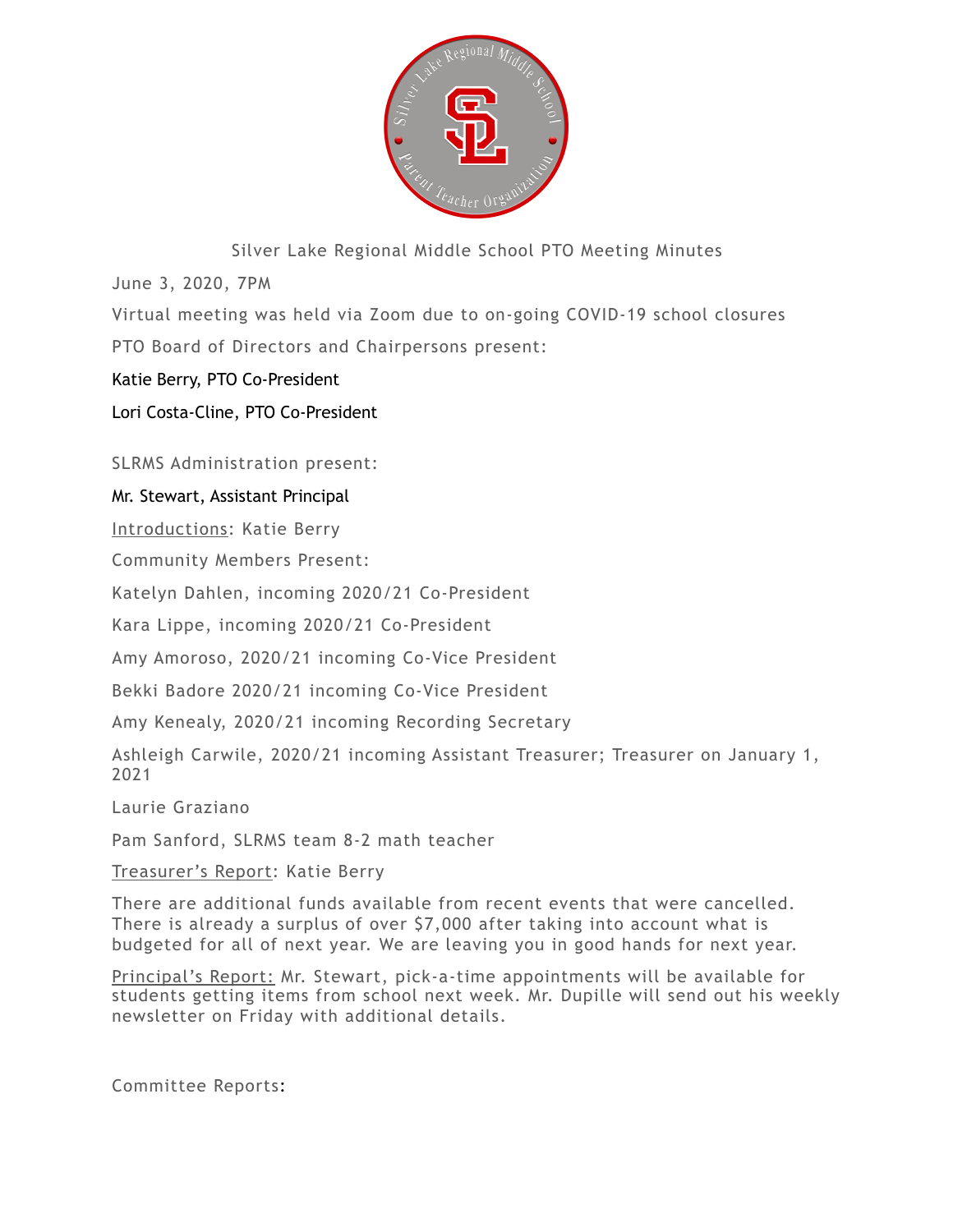Apparel: Pam Quinn, Chairperson

-no update

Scholarship Committee: Pam Quinn, chairperson

-We are still waiting for one chairperson's decisions to announce the recipients.

New Business: Katie Berry

## -Educational Endowment for Meritorious Effort: Katie Berry

-10 students were nominated

-This has taken two years to get underway but the PTO really wanted to recognize the "underdog student" who has tried very hard to make improvements over the entire school year. This would be something that would be announced at the 8th grade Evening of Excellence, but that is cancelled this year. We need to form a selection committee. Ms. Berry feels she should not be on that committee since she has already seen the nominations. She has redacted the students' names, genders and who nominated them for impartiality. We need 3 individuals for a committee. Laurie Graziano, Ashleigh Carwile, and Bekki Badore all volunteered.

Donation to Local Food Pantry: Katie Berry

-Following up on a previous PTO Board discussion. There is a great need for donations to local food pantries. We are looking for ideas for donation amounts. Ms. Costa-Cline wants to know how many food pantries we would donate to. Motion made for \$150 to the Halifax Food Pantry and \$150 to the Kingston Food Pantry; motioned passed.

-PTO Board 2020/21: Katie Berry

-Introduction of new board and committee members for 2020-2021

Katelyn Dahlen, incoming co-president

Kara Lippe, incoming co-president

Amy Amoroso, incoming co-vice president

Bekki Badore incoming co-vice president

Amy Kenealy, incoming recording secretary

Georgia Chapman, incoming communication chairperson

Ashleigh Carwile, incoming assistant treasurer, treasurer on January 1, 2021

-Ms. Berry is very grateful for new board that has stepped up to volunteer. Ms. Costa-Cline has many fond memories of serving on the PTO and is always here as a resource if needed.

-Request for funding: Mrs. Pam Sanford, math teacher, team 8-2 Cyclones